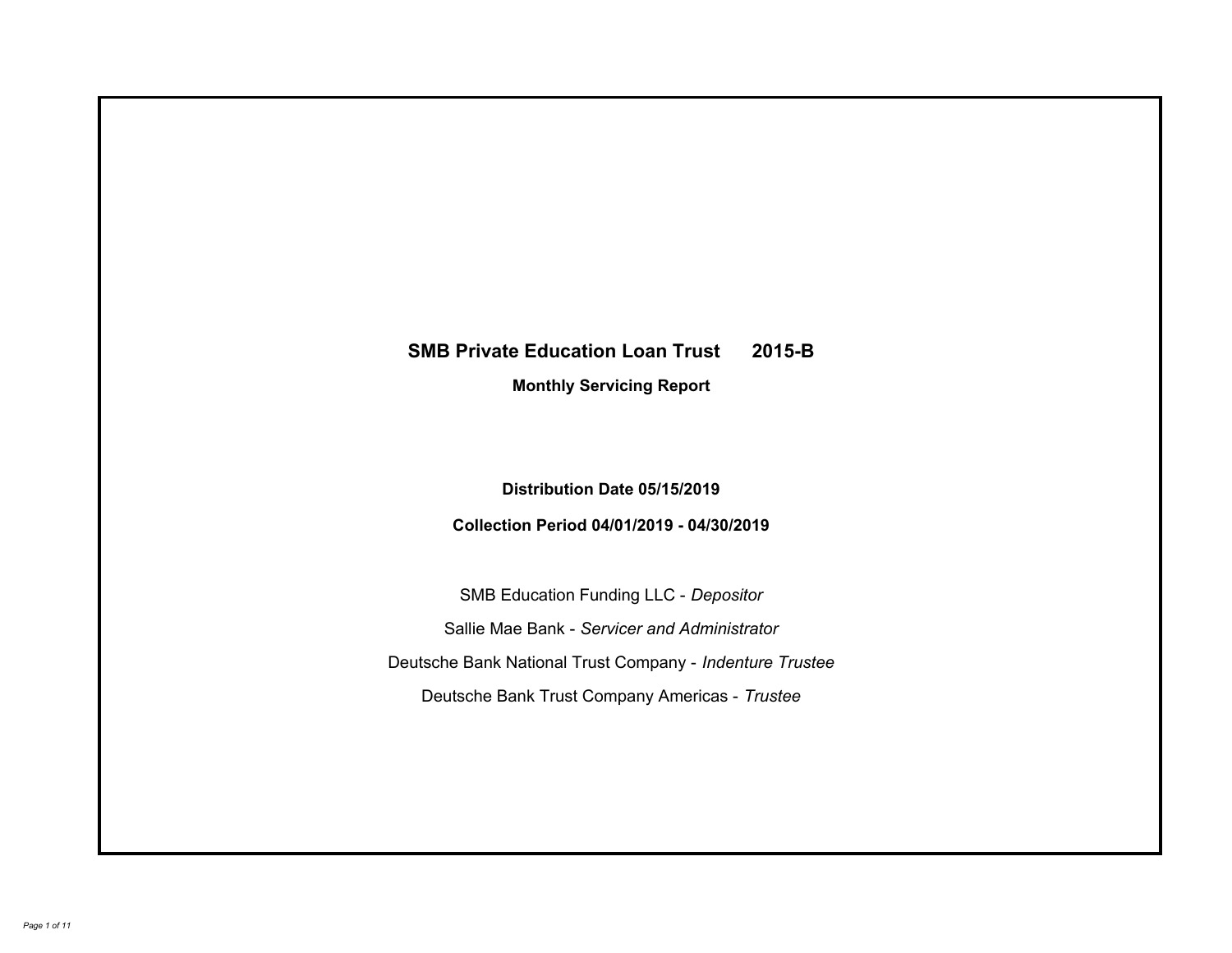| Α           | <b>Student Loan Portfolio Characteristics</b>   |                                              | Settlement Date<br>07/30/2015 | 03/31/2019            | 04/30/2019            |
|-------------|-------------------------------------------------|----------------------------------------------|-------------------------------|-----------------------|-----------------------|
|             | <b>Principal Balance</b>                        |                                              | \$700,964,388.29              | \$421,375,702.77      | \$412,860,930.49      |
|             | Interest to be Capitalized Balance              |                                              | 42,430,107.89                 | 17,914,997.38         | 18,293,719.21         |
|             | Pool Balance                                    |                                              | \$743,394,496.18              | \$439,290,700.15      | \$431,154,649.70      |
|             | Weighted Average Coupon (WAC)                   |                                              |                               |                       |                       |
|             |                                                 | WAC1 (Contractual Interest Rate on the Loan) | 8.20%                         | 9.47%                 | 9.44%                 |
|             |                                                 | WAC2 (Average of Applicable Interest Rate)   | 8.18%                         | 9.39%                 | 9.36%                 |
|             | WAC3 (Average of Actual Interest Rate)          |                                              | 8.13%                         | 9.31%                 | 9.28%                 |
|             | Weighted Average Remaining Term                 |                                              | 128.84                        | 120.31                | 120.49                |
|             | Number of Loans                                 |                                              | 63,899                        | 39,403                | 38,678                |
|             | Number of Borrowers<br>Pool Factor              |                                              | 43,918                        | 27,285<br>0.590925414 | 26,810<br>0.579980955 |
|             | Since Issued Total Constant Prepayment Rate (1) |                                              |                               | 8.93%                 | 8.97%                 |
|             |                                                 |                                              |                               |                       |                       |
| В           | <b>Debt Securities</b>                          | <b>Cusip/Isin</b>                            | 04/15/2019                    |                       | 05/15/2019            |
|             | A2A                                             | 78448QAB4                                    | \$110,640,674.11              |                       | \$106,763,067.09      |
|             | A <sub>2</sub> B                                | 78448QAC2                                    | \$51,862,815.99               |                       | \$50,045,187.70       |
|             | A <sub>3</sub>                                  | 78448QAD0                                    | \$75,000,000.00               |                       | \$75,000,000.00       |
|             | B                                               | 78448QAE8                                    | \$70,000,000.00               |                       | \$70,000,000.00       |
|             | C                                               | 78448QAF5                                    | \$50,000,000.00               |                       | \$50,000,000.00       |
|             |                                                 |                                              |                               |                       |                       |
| $\mathsf C$ | <b>Certificates</b>                             | <b>Cusip/Isin</b>                            | 04/15/2019                    |                       | 05/15/2019            |
|             | Residual                                        | 78448Q108                                    | \$100,000.00                  |                       | \$100,000.00          |
|             |                                                 |                                              |                               |                       |                       |
| D           | <b>Account Balances</b>                         |                                              | 04/15/2019                    |                       | 05/15/2019            |
|             | Reserve Account Balance                         |                                              | \$1,896,081.00                |                       | \$1,896,081.00        |
|             |                                                 |                                              |                               |                       |                       |
| E           | <b>Asset / Liability</b>                        |                                              | 04/15/2019                    |                       | 05/15/2019            |
|             | Overcollateralization Percentage                |                                              | 18.62%                        |                       | 18.40%                |
|             | Specified Overcollateralization Amount          |                                              | \$131,787,210.05              |                       | \$129,346,394.91      |
|             | Actual Overcollateralization Amount             |                                              | \$81,787,210.05               |                       | \$79,346,394.91       |

(1) Since Issued Total CPR calculations found in monthly servicing reports issued on or prior to September 15, 2015 originally included loans that were removed from the pool by the sponsor because they became ineligible for the pool between the cut-off date and settlement date. On October 5, 2015, Since Issued Total CPR calculations were revised to exclude these loans and all prior monthly servicing reports were restated. For additional information, see 'Since Issued CPR Methodology' found on page 11 of this report.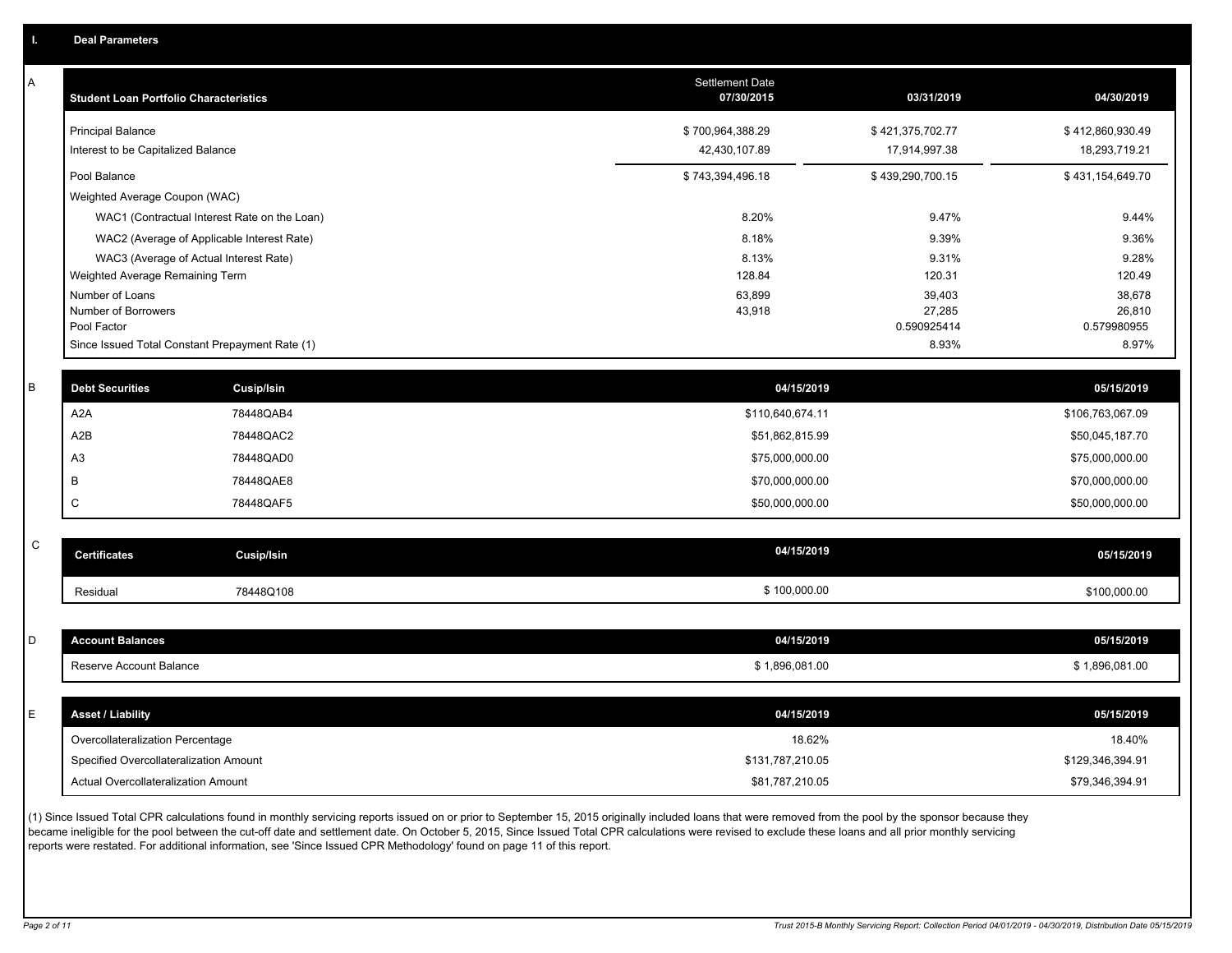### **II. 2015-B Trust Activity 04/01/2019 through 04/30/2019**

| Α | <b>Student Loan Principal Receipts</b>                           |                 |
|---|------------------------------------------------------------------|-----------------|
|   | <b>Borrower Principal</b>                                        | 8,057,801.72    |
|   | <b>Consolidation Activity Principal</b>                          | 0.00            |
|   | Seller Principal Reimbursement                                   | 0.00            |
|   | Servicer Principal Reimbursement                                 | 0.00            |
|   | Delinquent Principal Purchases by Servicer                       | 0.00            |
|   | <b>Other Principal Deposits</b>                                  | 40,725.63       |
|   | <b>Total Principal Receipts</b>                                  | \$8,098,527.35  |
| В | <b>Student Loan Interest Receipts</b>                            |                 |
|   | Borrower Interest                                                | 2,433,904.65    |
|   | <b>Consolidation Activity Interest</b>                           | 0.00            |
|   | Seller Interest Reimbursement                                    | 0.00            |
|   | Servicer Interest Reimbursement                                  | 0.00            |
|   | Delinquent Interest Purchases by Servicer                        | 0.00            |
|   | Other Interest Deposits                                          | 36.28           |
|   | <b>Total Interest Receipts</b>                                   | \$2,433,940.93  |
| C | <b>Recoveries on Realized Losses</b>                             | \$98,676.78     |
| D | <b>Investment Income</b>                                         | \$23,571.62     |
| E | <b>Funds Borrowed from Next Collection Period</b>                | \$0.00          |
| F | <b>Funds Repaid from Prior Collection Period</b>                 | \$0.00          |
| G | Loan Sale or Purchase Proceeds                                   | \$0.00          |
| н | Initial Deposits to Distribution Account                         | \$0.00          |
|   | <b>Excess Transferred from Other Accounts</b>                    | \$0.00          |
| J | <b>Borrower Benefit Reimbursements</b>                           | \$0.00          |
| Κ | <b>Other Deposits</b>                                            | \$0.00          |
| L | <b>Other Fees Collected</b>                                      | \$0.00          |
| М | <b>AVAILABLE FUNDS</b>                                           | \$10,654,716.68 |
| N | Non-Cash Principal Activity During Collection Period             | \$(416, 244.93) |
| O | Aggregate Purchased Amounts by the Depositor, Servicer or Seller | \$40,761.91     |
| P | Aggregate Loan Substitutions                                     | \$0.00          |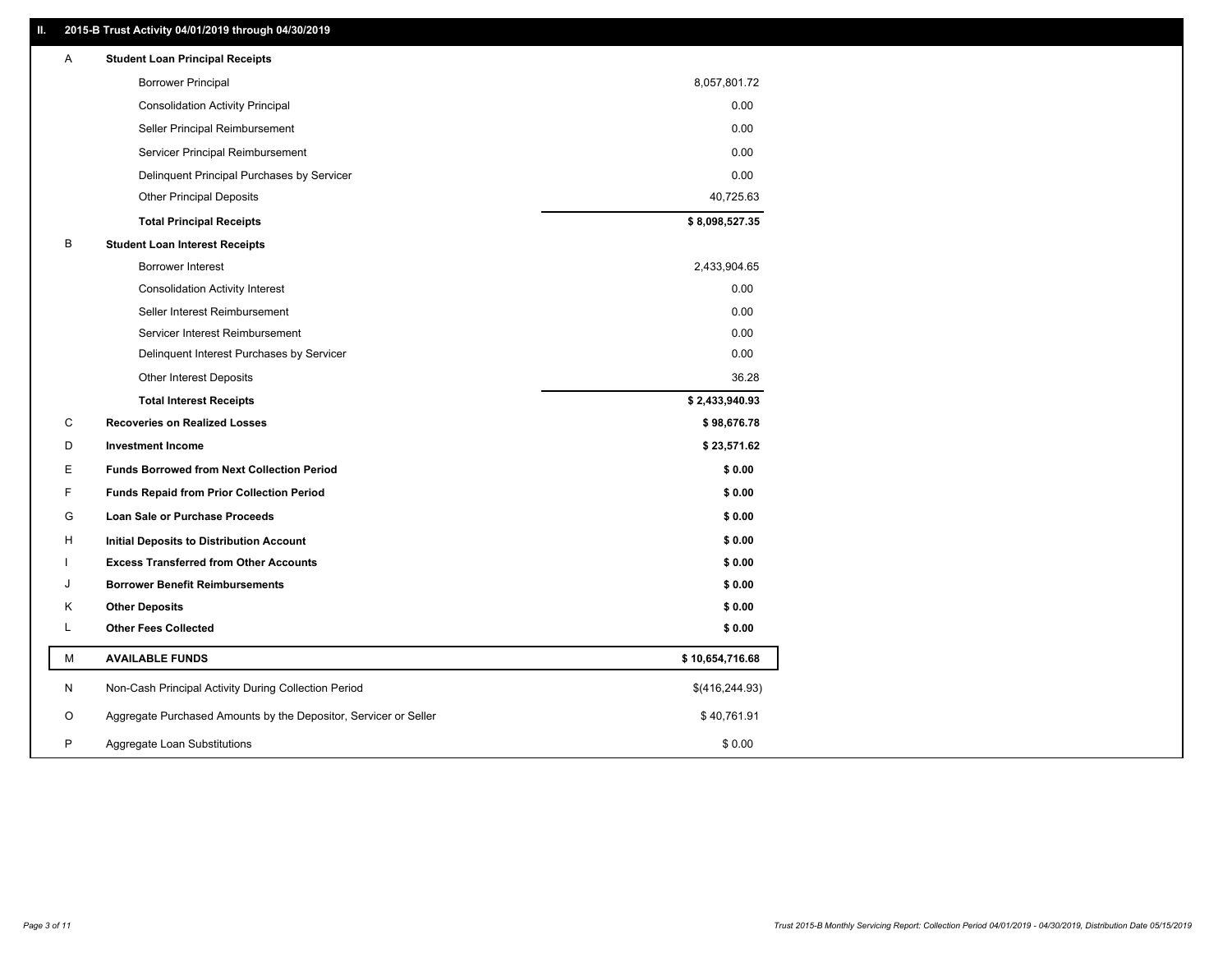|                   |                       |                          |         |                                                           | <b>Loans by Repayment Status</b> |                            |                          |         |                                                                  |                |                            |
|-------------------|-----------------------|--------------------------|---------|-----------------------------------------------------------|----------------------------------|----------------------------|--------------------------|---------|------------------------------------------------------------------|----------------|----------------------------|
|                   |                       |                          |         | 04/30/2019                                                |                                  |                            |                          |         | 03/31/2019                                                       |                |                            |
|                   |                       | <b>Wtd Avg</b><br>Coupon | # Loans | Principal and<br><b>Interest Accrued</b><br>to Capitalize | % of Principal                   | % of Loans in<br>Repay (1) | <b>Wtd Avg</b><br>Coupon | # Loans | <b>Principal and</b><br><b>Interest Accrued</b><br>to Capitalize | % of Principal | % of Loans in<br>Repay (1) |
| INTERIM:          | IN SCHOOL             | 10.78%                   | 1,426   | \$22,321,075.88                                           | 5.177%                           | $-$ %                      | 10.77%                   | 1,447   | \$22,568,344.10                                                  | 5.137%         | $-$ %                      |
|                   | GRACE                 | 10.22%                   | 438     | \$7,638,698.10                                            | 1.772%                           | $-$ %                      | 10.20%                   | 431     | \$7,445,790.93                                                   | 1.695%         | $-$ %                      |
|                   | <b>DEFERMENT</b>      | 10.40%                   | 2,495   | \$33,684,382.97                                           | 7.813%                           | $-$ %                      | 10.40%                   | 2,511   | \$33,459,313.21                                                  | 7.617%         | $-$ %                      |
| <b>REPAYMENT:</b> | <b>CURRENT</b>        | 9.04%                    | 32,122  | \$334,968,648.23                                          | 77.691%                          | 91.145%                    | 9.10%                    | 32,658  | \$341,582,533.39                                                 | 77.758%        | 90.891%                    |
|                   | 31-60 DAYS DELINQUENT | 9.47%                    | 580     | \$8,427,632.58                                            | 1.955%                           | 2.293%                     | 9.16%                    | 618     | \$8,513,836.16                                                   | 1.938%         | 2.265%                     |
|                   | 61-90 DAYS DELINQUENT | 8.39%                    | 274     | \$3,966,782.73                                            | 0.920%                           | 1.079%                     | 8.61%                    | 307     | \$4,610,566.94                                                   | 1.050%         | 1.227%                     |
|                   | > 90 DAYS DELINQUENT  | 10.01%                   | 188     | \$2,705,815.18                                            | 0.628%                           | 0.736%                     | 10.72%                   | 189     | \$2,860,154.66                                                   | 0.651%         | 0.761%                     |
|                   | <b>FORBEARANCE</b>    | 9.50%                    | 1,155   | \$17,441,614.03                                           | 4.045%                           | 4.746%                     | 9.24%                    | 1,242   | \$18,250,160.76                                                  | 4.154%         | 4.856%                     |
| <b>TOTAL</b>      |                       |                          | 38,678  | \$431,154,649.70                                          | 100.00%                          | 100.00%                    |                          | 39,403  | \$439,290,700.15                                                 | 100.00%        | 100.00%                    |

Percentages may not total 100% due to rounding  $\star$ 

1 Loans classified in "Repayment" include any loan for which interim interest only, \$25 fixed payments or full principal and interest payments are due.

|                         |                                                                                                                                                                                |                          |         |                                                                  | <b>Loans by Borrower Status</b> |                                |                          |         |                                                                  |                |                                |
|-------------------------|--------------------------------------------------------------------------------------------------------------------------------------------------------------------------------|--------------------------|---------|------------------------------------------------------------------|---------------------------------|--------------------------------|--------------------------|---------|------------------------------------------------------------------|----------------|--------------------------------|
|                         |                                                                                                                                                                                |                          |         | 04/30/2019                                                       |                                 |                                |                          |         | 03/31/2019                                                       |                |                                |
|                         |                                                                                                                                                                                | <b>Wtd Avg</b><br>Coupon | # Loans | <b>Principal and</b><br><b>Interest Accrued</b><br>to Capitalize | % of Principal                  | % of Loans in<br>P&I Repay (2) | <b>Wtd Avg</b><br>Coupon | # Loans | <b>Principal and</b><br><b>Interest Accrued</b><br>to Capitalize | % of Principal | % of Loans in<br>P&I Repay (2) |
| INTERIM:                | IN SCHOOL                                                                                                                                                                      | 10.36%                   | 2,728   | \$41,413,345.27                                                  | 9.605%                          | $-$ %                          | 10.36%                   | 2,763   | \$41,720,087.19                                                  | 9.497%         | $-$ %                          |
|                         | GRACE                                                                                                                                                                          | 10.08%                   | 841     | \$12,969,151.90                                                  | 3.008%                          | $-$ %                          | 10.08%                   | 832     | \$12,867,716.67                                                  | 2.929%         | $-$ %                          |
|                         | <b>DEFERMENT</b>                                                                                                                                                               | 10.08%                   | 4,567   | \$59,353,861.85                                                  | 13.766%                         | $-$ %                          | 10.07%                   | 4,604   | \$59,258,436.49                                                  | 13.490%        | $-$ %                          |
| P&I REPAYMENT:          | <b>CURRENT</b>                                                                                                                                                                 | 8.91%                    | 28,375  | \$285,364,436.47                                                 | 66.186%                         | 89.902%                        | 8.98%                    | 28,878  | \$291,666,570.76                                                 | 66.395%        | 89.621%                        |
|                         | 31-60 DAYS DELINQUENT                                                                                                                                                          | 9.41%                    | 561     | \$8,053,965.29                                                   | 1.868%                          | 2.537%                         | 9.09%                    | 600     | \$8,196,786.38                                                   | 1.866%         | 2.519%                         |
|                         | 61-90 DAYS DELINQUENT                                                                                                                                                          | 8.35%                    | 268     | \$3,890,218.38                                                   | 0.902%                          | 1.226%                         | 8.59%                    | 298     | \$4,486,362.00                                                   | 1.021%         | 1.379%                         |
|                         | > 90 DAYS DELINQUENT                                                                                                                                                           | 10.04%                   | 183     | \$2,668,056.51                                                   | 0.619%                          | 0.841%                         | 10.71%                   | 186     | \$2,844,579.90                                                   | 0.648%         | 0.874%                         |
|                         | FORBEARANCE                                                                                                                                                                    | 9.50%                    | 1,155   | \$17,441,614.03                                                  | 4.045%                          | 5.495%                         | 9.24%                    | 1,242   | \$18,250,160.76                                                  | 4.154%         | 5.608%                         |
| <b>TOTAL</b><br>$\star$ | Percentages may not total 100% due to rounding<br>2 Loans classified in "P&I Repayment" includes only those loans for which scheduled principal and interest payments are due. |                          | 38,678  | \$431,154,649.70                                                 | 100.00%                         | 100.00%                        |                          | 39,403  | \$439,290,700.15                                                 | 100.00%        | 100.00%                        |

WAC reflects WAC3 To conform with company standard reporting these sections now include Princial and Interest Accrued to Capitalize.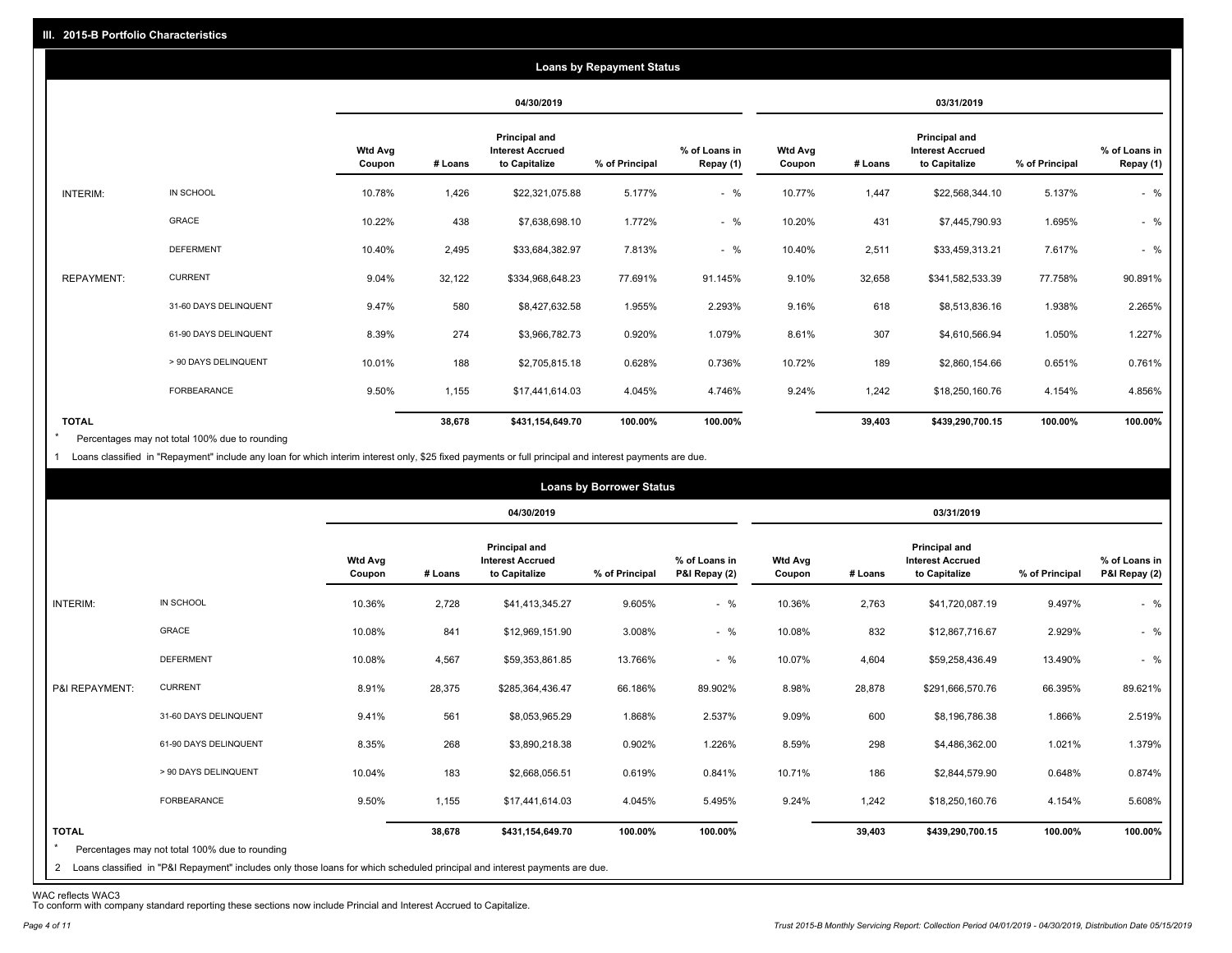|                                                                                                  | 4/30/2019        | 3/31/2019        |
|--------------------------------------------------------------------------------------------------|------------------|------------------|
| Pool Balance                                                                                     | \$431,154,649.70 | \$439,290,700.15 |
| Total # Loans                                                                                    | 38,678           | 39,403           |
| Total # Borrowers                                                                                | 26,810           | 27,285           |
| Weighted Average Coupon                                                                          | 9.36%            | 9.39%            |
| Weighted Average Remaining Term                                                                  | 120.49           | 120.31           |
| Percent of Pool - Cosigned                                                                       | 93.0%            | 93.0%            |
| Percent of Pool - Non Cosigned                                                                   | 7.0%             | 7.0%             |
| Borrower Interest Accrued for Period                                                             | \$3,161,020.52   | \$3,341,557.75   |
| Outstanding Borrower Interest Accrued                                                            | \$21,157,460.92  | \$20,917,401.04  |
| Gross Principal Realized Loss - Periodic *                                                       | \$823,893.31     | \$477,200.74     |
| Gross Principal Realized Loss - Cumulative *                                                     | \$26,093,383.72  | \$25,269,490.41  |
| Recoveries on Realized Losses - Periodic                                                         | \$98,676.78      | \$139,608.63     |
| Recoveries on Realized Losses - Cumulative                                                       | \$3,654,046.50   | \$3,555,369.72   |
| Net Losses - Periodic                                                                            | \$725,216.53     | \$337,592.11     |
| Net Losses - Cumulative                                                                          | \$22,439,337.22  | \$21,714,120.69  |
| Non-Cash Principal Activity - Capitalized Interest                                               | \$414,111.06     | \$1,061,240.26   |
| Since Issued Total Constant Prepayment Rate (CPR) (1)                                            | 8.97%            | 8.93%            |
| <b>Loan Substitutions</b>                                                                        | \$0.00           | \$0.00           |
| <b>Cumulative Loan Substitutions</b>                                                             | \$0.00           | \$0.00           |
| <b>Unpaid Servicing Fees</b>                                                                     | \$0.00           | \$0.00           |
| <b>Unpaid Administration Fees</b>                                                                | \$0.00           | \$0.00           |
| <b>Unpaid Carryover Servicing Fees</b>                                                           | \$0.00           | \$0.00           |
| Note Interest Shortfall                                                                          | \$0.00           | \$0.00           |
| Loans in Modification                                                                            | \$38,797,709.82  | \$37,633,264.93  |
| % of Loans in Modification as a % of Loans in Repayment (P&I)                                    | 12.93%           | 12.25%           |
|                                                                                                  |                  |                  |
|                                                                                                  |                  |                  |
| % Annualized Gross Principal Realized Loss - Periodic as a %<br>of Loans in Repayment (P&I) * 12 | 3.30%            | 1.86%            |
| % Gross Principal Realized Loss - Cumulative as a % of                                           |                  |                  |
| Original Pool Balance                                                                            | 3.51%            | 3.40%            |
|                                                                                                  |                  |                  |

\* In accordance with the Servicer's current policies and procedures, after September 1, 2017 loans subject to bankruptcy claims generally will not be reported as a charged-off unless and until they are delinquent for 120 d

(1) Since Issued Total CPR calculations found in monthly servicing reports issued on or prior to September 15, 2015 originally included loans that were removed from the pool by the sponsor because they became ineligible fo between the cut-off date and settlement date. On October 5, 2015, Since Issued Total CPR calculations were revised to exclude these loans and all prior monthly servicing reports were restated. For additional information, s Issued CPR Methodology' found on page 11 of this report.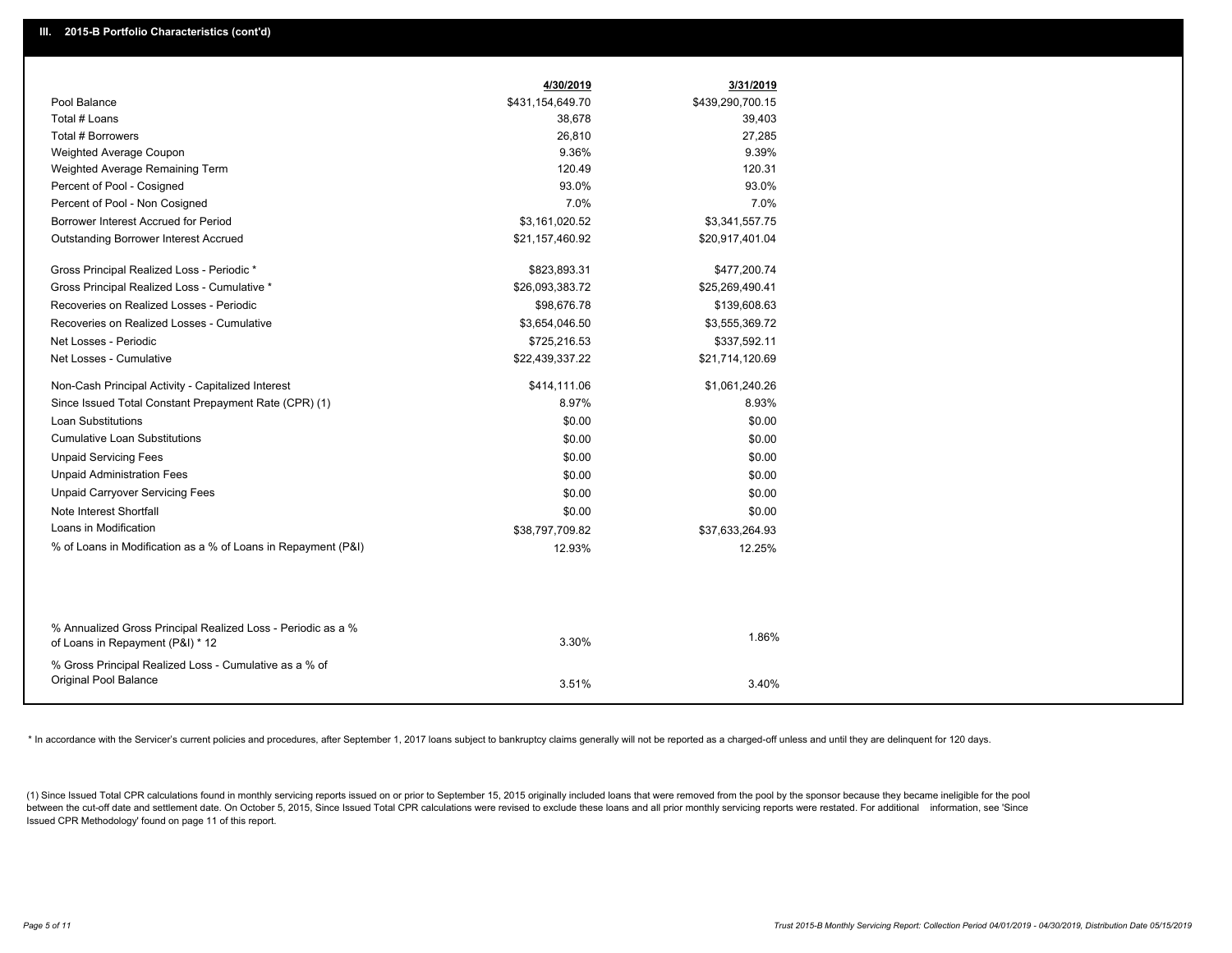#### **Loan Program**  A

|                                    | Weighted<br><b>Average Coupon</b> | # LOANS | <b>\$ AMOUNT</b> | $%$ *    |
|------------------------------------|-----------------------------------|---------|------------------|----------|
| - Smart Option Interest-Only Loans | 8.38%                             | 8,038   | \$64,340,311.73  | 14.923%  |
| - Smart Option Fixed Pay Loans     | 9.23%                             | 10,384  | \$135,045,388.27 | 31.322%  |
| - Smart Option Deferred Loans      | 9.56%                             | 20,256  | \$231,768,949.70 | 53.755%  |
| - Other Loan Programs              | $0.00\%$                          | 0       | \$0.00           | 0.000%   |
| Total                              | 9.28%                             | 38,678  | \$431,154,649.70 | 100.000% |

\* Percentages may not total 100% due to rounding

B

C

**Index Type**

|                       | Weighted<br><b>Average Coupon</b> | # LOANS | <b>\$ AMOUNT</b> | %        |
|-----------------------|-----------------------------------|---------|------------------|----------|
| - Fixed Rate Loans    | 7.26%                             | 8,619   | \$114,057,409.04 | 26.454%  |
| - LIBOR Indexed Loans | 10.01%                            | 30,059  | \$317,097,240.66 | 73.546%  |
| - Other Index Rates   | $0.00\%$                          | 0       | \$0.00           | 0.000%   |
| Total                 | 9.28%                             | 38,678  | \$431,154,649.70 | 100.000% |

\* Percentages may not total 100% due to rounding

### **Weighted Average Recent FICO**

| \$41,682,516.82  | 9.668%   |
|------------------|----------|
|                  |          |
| \$28,981,583.94  | 6.722%   |
| \$48,019,216.76  | 11.137%  |
| \$90,724,334.18  | 21.042%  |
| \$221,628,374.77 | 51.403%  |
| \$118,623.23     | 0.028%   |
| \$431,154,649.70 | 100.000% |
|                  |          |

WAC reflects WAC3 To conform with company standard reporting these sections now include Princial and Interest Accrued to Capitalize.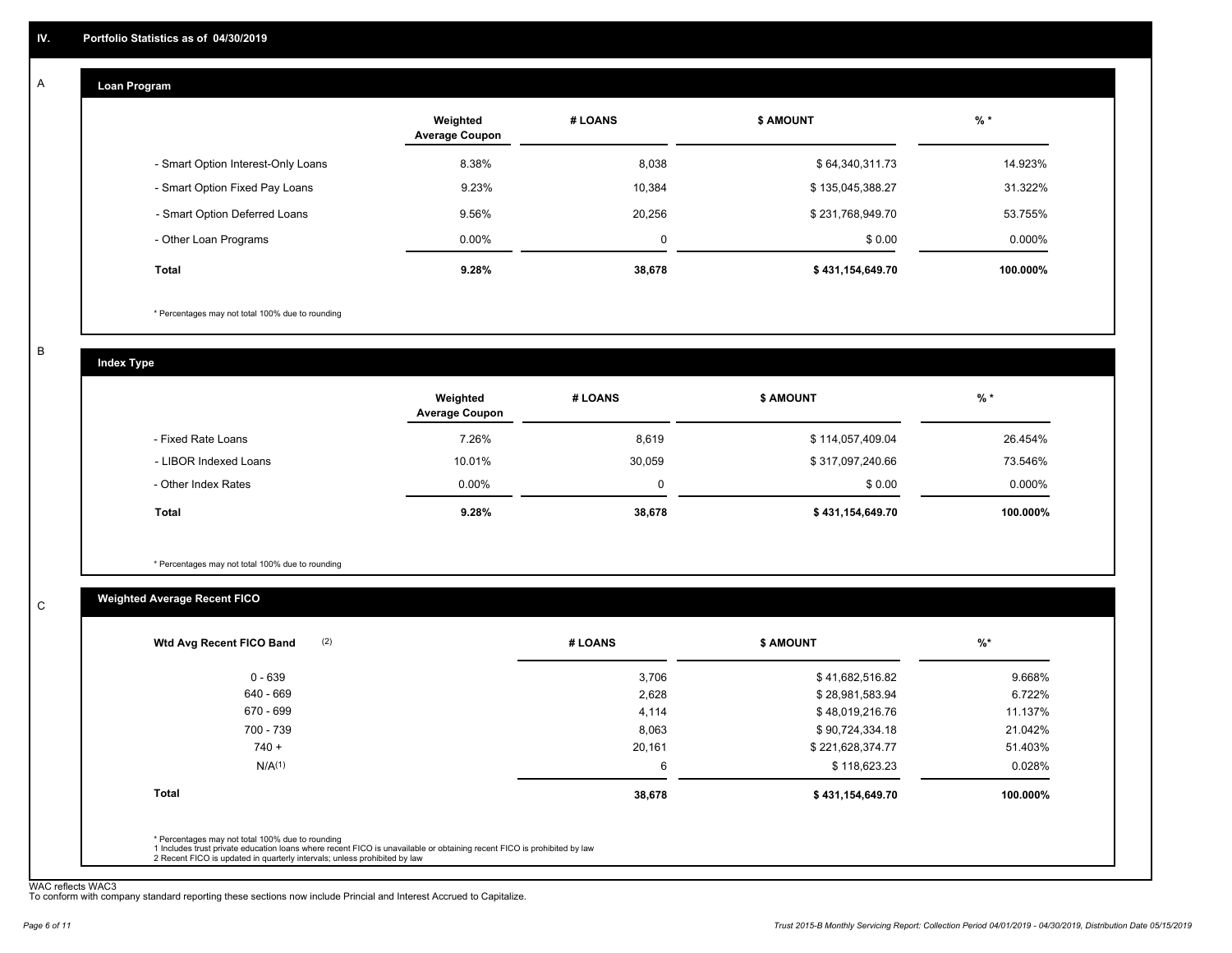| ۷. |     | 2015-B Reserve Account and Principal Distribution Calculations                                 |                  |  |
|----|-----|------------------------------------------------------------------------------------------------|------------------|--|
| А. |     | <b>Reserve Account</b>                                                                         |                  |  |
|    |     | Specified Reserve Account Balance                                                              | \$1,896,081.00   |  |
|    |     | Actual Reserve Account Balance                                                                 | \$1,896,081.00   |  |
| В. |     | <b>Principal Distribution Amount</b>                                                           |                  |  |
|    | i.  | Class A Notes Outstanding                                                                      | \$237,503,490.10 |  |
|    | ii. | Pool Balance                                                                                   | \$431,154,649.70 |  |
|    |     | First Priority Principal Distribution Amount (i - ii)<br>iii.                                  | \$0.00           |  |
|    |     |                                                                                                |                  |  |
|    |     | Class A and B Notes Outstanding<br>iv.                                                         | \$307,503,490.10 |  |
|    |     | First Priority Principal Distribution Amount<br>v.                                             | \$0.00           |  |
|    |     | Pool Balance<br>vi.                                                                            | \$431,154,649.70 |  |
|    |     | Specified Overcollateralization Amount<br>vii.                                                 | \$129,346,394.91 |  |
|    |     | Available Funds (after payment of waterfall items A through H)<br>viii.                        | \$9,275,540.78   |  |
|    |     | <b>Class C Notes Outstanding</b><br>ix.                                                        | \$50,000,000.00  |  |
|    |     | Regular Principal Distribution Amount (if (iv > 0, (iv - v) - (vi - vii), min(viii, ix))<br>х. | \$5,695,235.31   |  |
|    |     | Pool Balance<br>xi.                                                                            | \$431,154,649.70 |  |
|    |     | 10% of Initial Pool Balance<br>xii.                                                            | \$74,339,449.62  |  |
|    |     |                                                                                                |                  |  |
|    |     | First Priority Principal Distribution Amount<br>xiii.                                          | \$0.00           |  |
|    |     | Regular Principal Distribution Amount<br>XIV.                                                  | \$5,695,235.31   |  |
|    |     | Available Funds (after payment of waterfall items A through J)<br>XV.                          | \$3,580,305.47   |  |
|    |     | xvi. Additional Principal Distribution Amount (if(ix $\lt$ = x, min(xv, xi - xiii - xiv)))     | \$0.00           |  |
|    |     |                                                                                                |                  |  |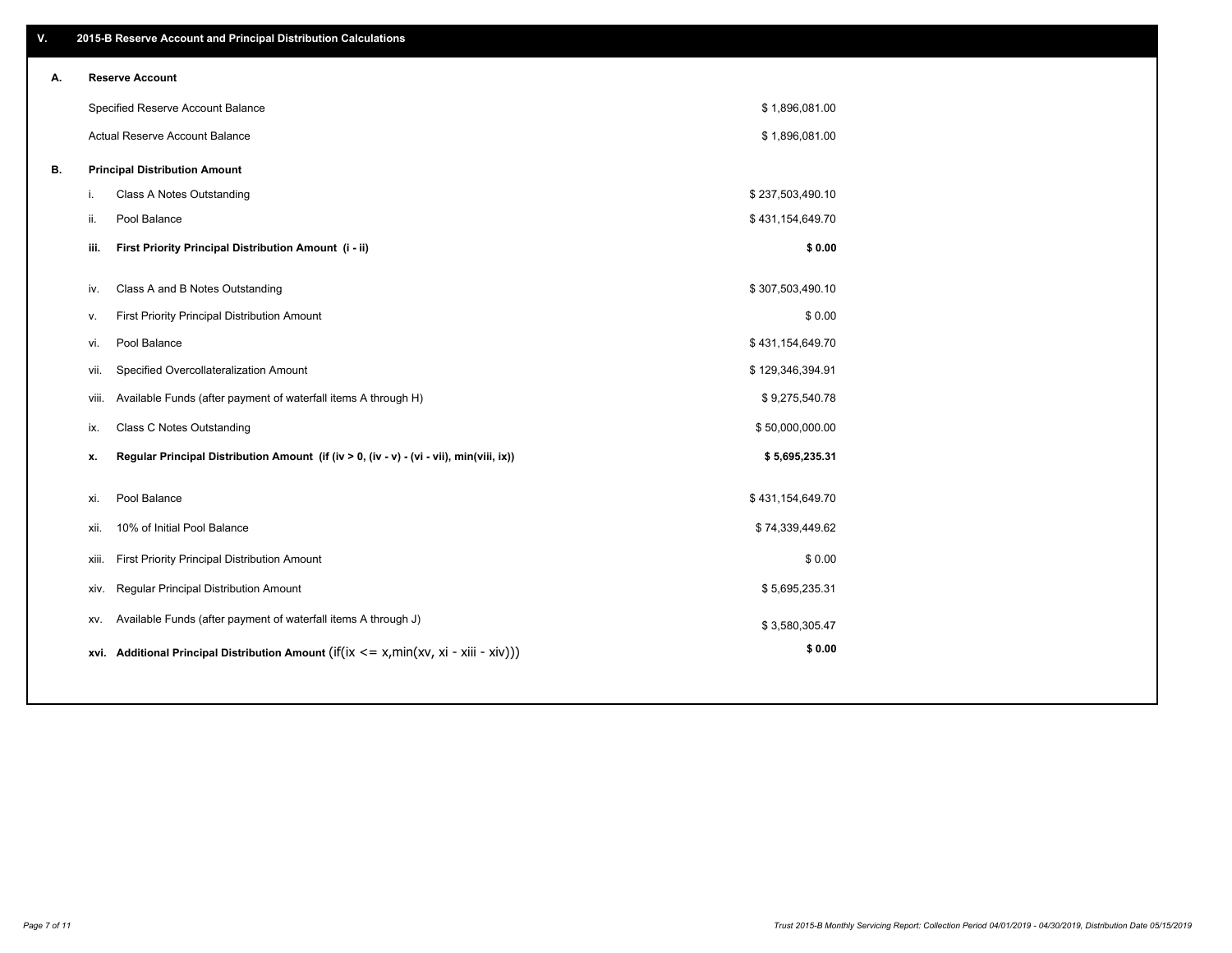|        |                                                                                             | Paid                     | <b>Funds Balance</b>               |
|--------|---------------------------------------------------------------------------------------------|--------------------------|------------------------------------|
|        | <b>Total Available Funds</b>                                                                |                          | \$10,654,716.68                    |
| A      | <b>Trustee Fees</b>                                                                         | \$0.00                   | \$10,654,716.68                    |
| В      | <b>Servicing Fees</b>                                                                       | \$281,776.74             | \$10,372,939.94                    |
| C      | i. Administration Fees<br>ii. Unreimbursed Administrator Advances plus any Unpaid           | \$8,333.00<br>\$0.00     | \$10,364,606.94<br>\$10,364,606.94 |
| D      | Class A Noteholders Interest Distribution Amount                                            | \$697,399.49             | \$9,667,207.45                     |
| Е<br>F | <b>First Priority Principal Payment</b><br>Class B Noteholders Interest Distribution Amount | \$0.00<br>\$204,166.67   | \$9,667,207.45<br>\$9,463,040.78   |
| G      | Class C Noteholders Interest Distribution Amount                                            | \$187,500.00             | \$9,275,540.78                     |
| Н      | <b>Reinstatement Reserve Account</b>                                                        | \$0.00                   | \$9,275,540.78                     |
| J      | <b>Regular Principal Distribution</b><br><b>Carryover Servicing Fees</b>                    | \$5,695,235.31<br>\$0.00 | \$3,580,305.47<br>\$3,580,305.47   |
| K      | Additional Principal Distribution Amount<br>Unpaid Expenses of Trustee                      | \$0.00<br>\$0.00         | \$3,580,305.47<br>\$3,580,305.47   |
| м      | Unpaid Expenses of Administrator                                                            | \$0.00                   | \$3,580,305.47                     |
| N      | Remaining Funds to the Residual Certificateholders                                          | \$3,580,305.47           | \$0.00                             |

### **Waterfall Conditions**

| А. |      | <b>Class C Noteholders' Interest Distribution Condition</b>                                                                                                                                     |                  |  |
|----|------|-------------------------------------------------------------------------------------------------------------------------------------------------------------------------------------------------|------------------|--|
|    |      | Pool Balance                                                                                                                                                                                    | \$431,154,649.70 |  |
|    |      | Class A and B Notes Outstanding                                                                                                                                                                 | \$307,503,490.10 |  |
|    | iii. | Class C Noteholders' Interest Distribution Ratio (i / ii)                                                                                                                                       | 140.21%          |  |
|    | iv.  | Minimum Ratio                                                                                                                                                                                   | 110.00%          |  |
|    |      | Is the Class C Noteholders' Interest Distribution Condition Satisfied (iii > iv)                                                                                                                | v                |  |
|    |      | * If the Class C Noteholders' Interest Distribution Condition is satisfied then the amount of interest accrued at the Class C Rate for the Accrual Period is Released on the distribution Date. |                  |  |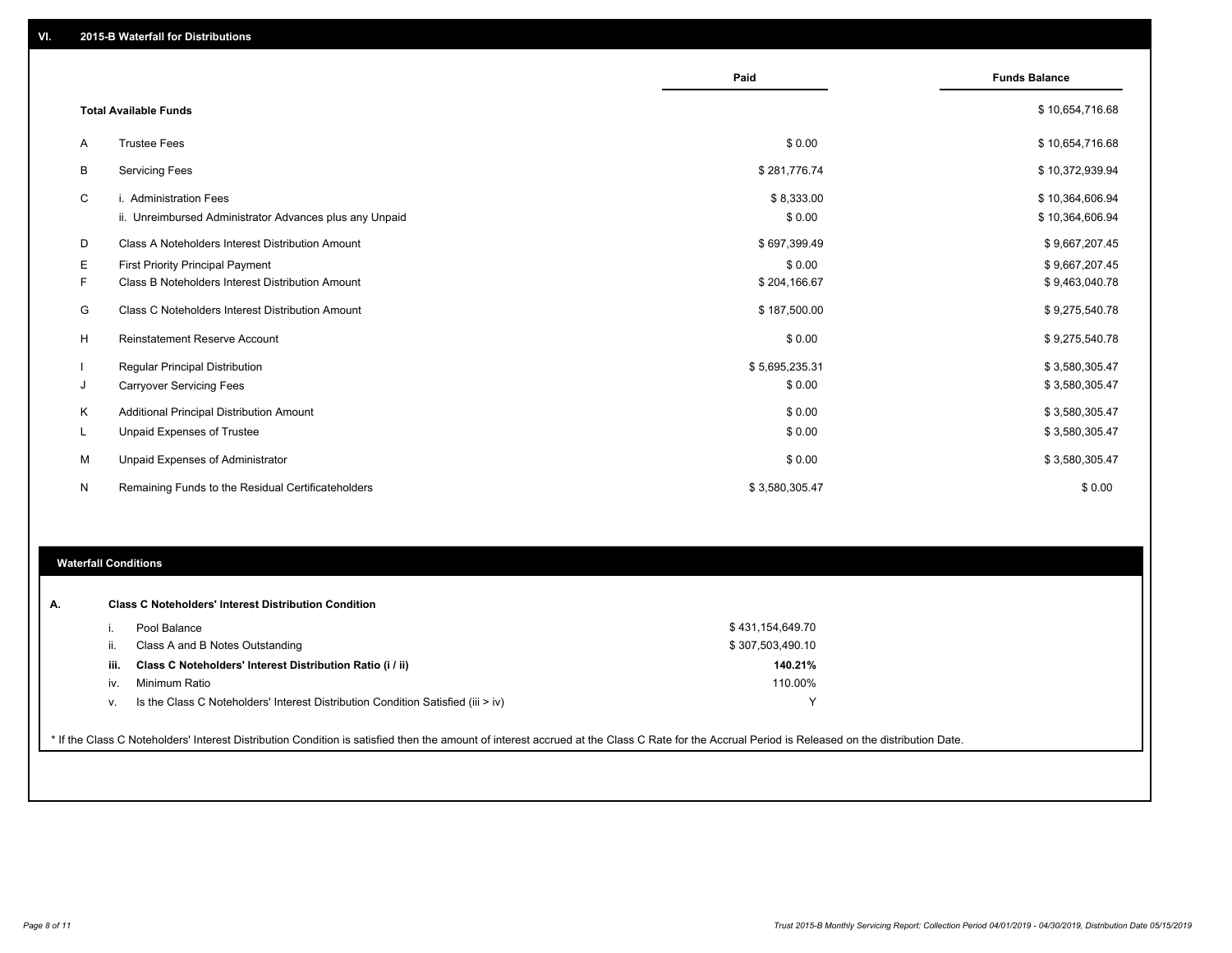### **VII. 2015-B Distributions**

| <b>Distribution Amounts</b>                                |                         |                         |                         |
|------------------------------------------------------------|-------------------------|-------------------------|-------------------------|
|                                                            | A <sub>2</sub> A        | A <sub>2</sub> B        | A3                      |
| Cusip/Isin                                                 | 78448QAB4               | 78448QAC2               | 78448QAD0               |
| <b>Beginning Balance</b>                                   | \$110,640,674.11        | \$51,862,815.99         | \$75,000,000.00         |
| Index                                                      | <b>FIXED</b>            | <b>LIBOR</b>            | <b>LIBOR</b>            |
| Spread/Fixed Rate                                          | 2.98%                   | 1.20%                   | 1.75%                   |
| Record Date (Days Prior to Distribution)                   | 1 NEW YORK BUSINESS DAY | 1 NEW YORK BUSINESS DAY | 1 NEW YORK BUSINESS DAY |
| <b>Accrual Period Begin</b>                                | 4/15/2019               | 4/15/2019               | 4/15/2019               |
| <b>Accrual Period End</b>                                  | 5/15/2019               | 5/15/2019               | 5/15/2019               |
| Daycount Fraction                                          | 0.08333333              | 0.08333333              | 0.08333333              |
| Interest Rate*                                             | 2.98000%                | 3.67263%                | 4.22263%                |
| <b>Accrued Interest Factor</b>                             | 0.002483333             | 0.003060525             | 0.003518858             |
| <b>Current Interest Due</b>                                | \$274,757.67            | \$158,727.44            | \$263,914.38            |
| Interest Shortfall from Prior Period Plus Accrued Interest | $\mathsf{\$}$ -         | $\mathsf{\$}$ -         | $\mathsf{\$}$ -         |
| <b>Total Interest Due</b>                                  | \$274,757.67            | \$158,727.44            | \$263,914.38            |
| <b>Interest Paid</b>                                       | \$274,757.67            | \$158,727.44            | \$263,914.38            |
| <b>Interest Shortfall</b>                                  | $\frac{1}{2}$           | $\mathsf{\$}$ -         | $\mathcal{S}$ -         |
| <b>Principal Paid</b>                                      | \$3,877,607.02          | \$1,817,628.29          | $\mathsf{\$}$ -         |
| <b>Ending Principal Balance</b>                            | \$106,763,067.09        | \$50,045,187.70         | \$75,000,000.00         |
| Paydown Factor                                             | 0.020195870             | 0.020195870             | 0.000000000             |
| <b>Ending Balance Factor</b>                               | 0.556057641             | 0.556057641             | 1.000000000             |

\* Pay rates for Current Distribution. For the interest rates applicable to the next distribution date, please see https://www.salliemae.com/about/investors/data/SMBabrate.txt.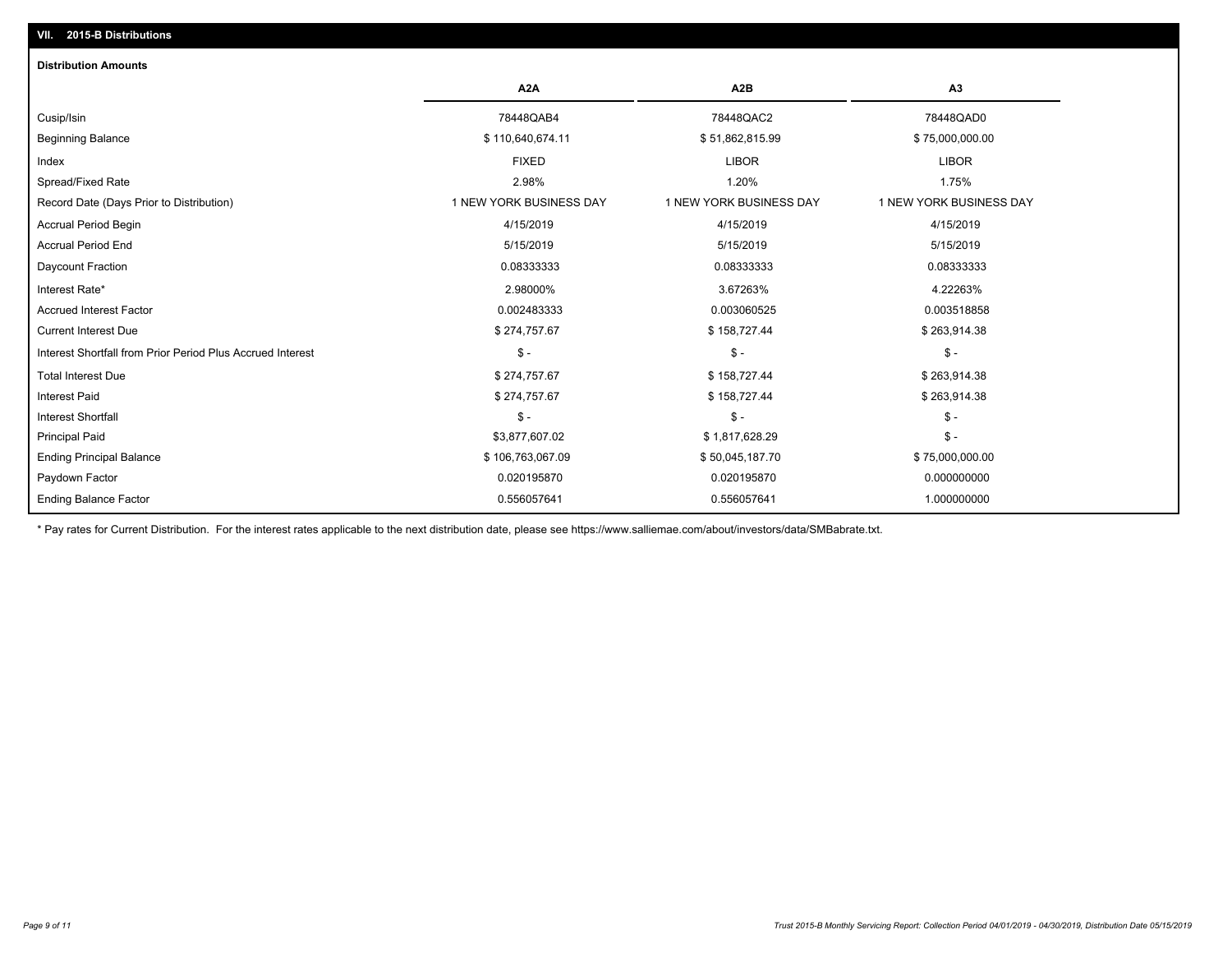| <b>Distribution Amounts</b>                                |                         |                         |
|------------------------------------------------------------|-------------------------|-------------------------|
|                                                            | в                       | С                       |
| Cusip/Isin                                                 | 78448QAE8               | 78448QAF5               |
| <b>Beginning Balance</b>                                   | \$70,000,000.00         | \$50,000,000.00         |
| Index                                                      | <b>FIXED</b>            | <b>FIXED</b>            |
| Spread/Fixed Rate                                          | 3.50%                   | 4.50%                   |
| Record Date (Days Prior to Distribution)                   | 1 NEW YORK BUSINESS DAY | 1 NEW YORK BUSINESS DAY |
| <b>Accrual Period Begin</b>                                | 4/15/2019               | 4/15/2019               |
| <b>Accrual Period End</b>                                  | 5/15/2019               | 5/15/2019               |
| Daycount Fraction                                          | 0.08333333              | 0.08333333              |
| Interest Rate*                                             | 3.50000%                | 4.50000%                |
| <b>Accrued Interest Factor</b>                             | 0.002916667             | 0.003750000             |
| <b>Current Interest Due</b>                                | \$204,166.67            | \$187,500.00            |
| Interest Shortfall from Prior Period Plus Accrued Interest | $\mathsf{\$}$ -         | $\frac{1}{2}$           |
| <b>Total Interest Due</b>                                  | \$204,166.67            | \$187,500.00            |
| Interest Paid                                              | \$204,166.67            | \$187,500.00            |
| <b>Interest Shortfall</b>                                  | $\mathcal{S}$ -         | $\frac{1}{2}$           |
| <b>Principal Paid</b>                                      | $\mathsf{\$}$ -         | $\mathsf{\$}$ -         |
| <b>Ending Principal Balance</b>                            | \$70,000,000.00         | \$50,000,000.00         |
| Paydown Factor                                             | 0.000000000             | 0.000000000             |
| <b>Ending Balance Factor</b>                               | 1.000000000             | 1.000000000             |

\* Pay rates for Current Distribution. For the interest rates applicable to the next distribution date, please see https://www.salliemae.com/about/investors/data/SMBabrate.txt.

**VII. 2015-B Distributions**